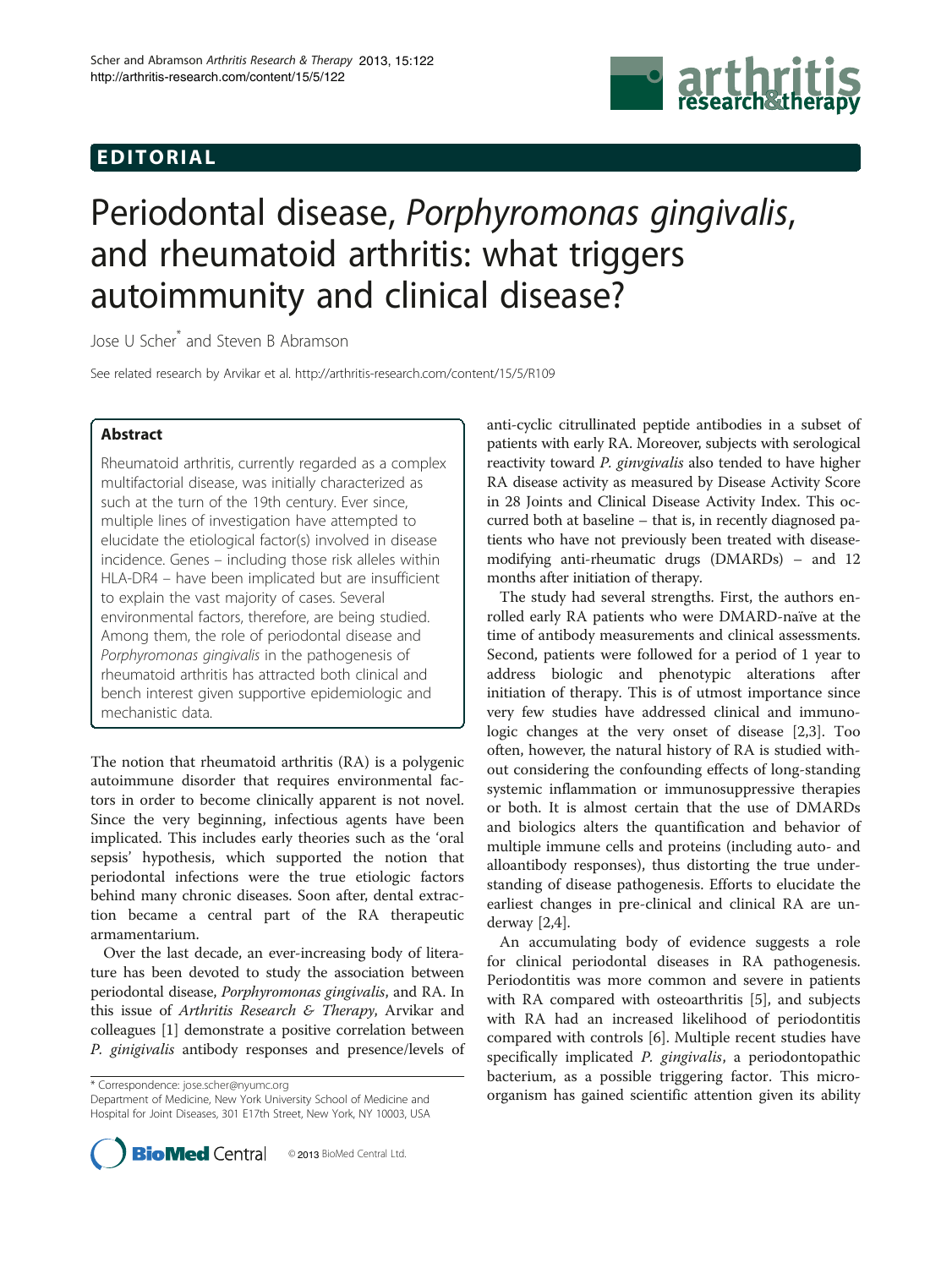<span id="page-1-0"></span>to citrullinate peptides via unique enzymatic properties conferred by peptydil arginine deiminase (PAD), which reportedly promotes the generation of neoantigens and the subsequent production of antibodies to citrullinated protein antigens (ACPAs). Experimentally, P. gingivalis-PAD is capable of citrullinating human peptides [7] and ACPAs have proven pathogenic in murine models of arthritis [8].

A decade ago, it was postulated that a specific humoral immune response to *P. gingivalis* was the actual stimulus for the development of RA [\[9](#page-2-0)]. Since then, multiple reports used serological methods [[10,11](#page-2-0)] to correlate the generation of antibodies to P. gingivalis with autoimmunity (that is, ACPA antibodies) and clinical RA. Several lessons can be learned from these types of approaches. First, as in the case of reports by Arvikar and colleagues [1] and others [2,[10,11\]](#page-2-0), the methodology and antigens used to quantify anti-P. gingivalis antibodies have been heterogeneous. Prior studies used antibodies against whole-cell, bacterial lipopolysaccharide, or P. gingivalis-specific chaperone protein. The sensitivity and specificity of each one of these antibodies (and their measurements through different phases of disease) add to the complexity of correlating P. gingivalis serologic responses to RA pathogenesis. A concerted effort toward standardization is warranted in the interest of scientific validation and replication. Second, very few studies have reported the direct presence of P. gingivalis (or other periodontopathic bacteria) in subgingival biofilms of patients with RA. This can now be achieved without the need for laborious, classic microbiologic culture techniques. The advent of high-throughput, bacterial DNA sequencing has allowed taxonomic classification of multiple bacterial species within hundreds of samples (that is, microbiome analysis) in a matter of days.

Finally, and perhaps more importantly, virtually all studies consistently reported only a small fraction of RA patients as being exposed to P. gingivalis (serologically, microbiologically, or both). This can have several (and possibly complementary) explanations. It is conceivable that the overabundance of other, non-measured, periodontopathic bacteria (or the lack of protective flora or both) contributes to disease initiation. Moreover, exposure to bacterial antigenic burden at other body sites, such as the lung or the gut, may represent triggering factors for RA. The intestinal microbiome, for example, is vast and diverse. It contains 100 times more proteincoding genes than the human genome and harbors 100 trillion cells (10-fold the amount of total host human cells). Studies in animal models support the notion that the oral, lung, or intestinal microbiome (or a combination thereof) is required to develop inflammatory arthritis. This is based on the fact that rodents do not develop joint inflammation under germ-free conditions or when treated with antibiotics. It is plausible, therefore, that an alteration in the bacterial taxa of several mucosal sites (including oral, lung, and intestinal microbiomes) is required for the transition from a preclinical, autoimmune phase of RA into clinically classifiable disease.

Novel and comprehensive approaches for the study of the microbiome and the initiation of RA are now possible. Immunologic and microbiome analyses in prospective cohorts of subjects with periodontal disease and other risk factors for the development of RA (for example, first-degree relatives, discordant twins, or asymptomatic individuals with circulating autoantibodies or a combination thereof) may help elucidate some of these questions and ultimately target these organisms (or their components) as a diagnostic or even preventive strategy for RA.

ACPA: Antibody to citrullinated protein antigens; DMARD: Disease-modifying anti-rheumatic drug; PAD: Peptydil arginine deiminase; RA: Rheumatoid arthritis.

#### **Competing interests**

The authors declare that they have no competing interests.

#### Published: 30 Oct 2013

#### References

- 1. Arvikar SL, Collier DS, Fisher MC, Unizony S, Cohen GL, McHugh G, Kawai T, Strle K, Steere AC: **Clinical correlations with Porphyromonas gingivalis**<br>antibody responses in patients with early rheumatoid arthritis. Arthritis Res Ther 2013, 15:R109.
- 2. Scher JU, Ubeda C, Equinda M, Khanin R, Buischi Y, Viale A, Lipuma L, Attur M, Pillinger MH, Weissmann G, Littman DR, Pamer EG, Bretz WA, Abramson SB: Periodontal disease and the oral microbiota in new-onset rheumatoid arthritis. Arthritis Rheum 2012, 64:3083–3094.
- 3. Colin EM, Asmawidjaja PS, van Hamburg JP, Mus AM, van Driel M, Hazes JM, van Leeuwen JP, Lubberts E: 1,25-dihydroxyvitamin D3 modulates Th17 polarization and interleukin-22 expression by memory T cells from patients with early rheumatoid arthritis. Arthritis Rheum 2010, 62:132-142.
- 4. Demoruelle MK, Parish MC, Derber LA, Kolfenbach JR, Hughes-Austin JM, Weisman MH, Gilliland W, Edison JD, Buckner JH, Mikuls TR, O'Dell JR, Keating RM, Gregersen PK, Norris JM, Holers VM, Deane KD: Anti-cyclic citrullinated peptide assays differ in subjects at elevated risk for rheumatoid arthritis and subjects with established disease. Arthritis Rheum 2013, 65:2243–2252.
- 5. Dissick A, Redman RS, Jones M, Rangan BV, Reimold A, Griffiths GR, Mikuls TR, Amdur RL, Richards JS, Kerr GS: Association of periodontitis with rheumatoid arthritis: a pilot study. J Periodontol 2010, 81:223–230.
- 6. Pischon N, Pischon T, Kröger J, Gülmez E, Kleber BM, Bernimoulin JP, Landau H, Brinkmann PG, Schlattmann P, Zernicke J, Buttgereit F, Detert J: Association among rheumatoid arthritis, oral hygiene, and periodontitis. J Periodontol 2008, 79:979–986.
- 7. Wegner N, Wait R, Sroka A, Eick S, Nguyen KA, Lundberg K, Kinloch A, Culshaw S, Potempa J, Venables PJ: Peptidylarginine deiminase from Porphyromonas gingivalis citrullinates human fibrinogen and alphaenolase: implications for autoimmunity in rheumatoid arthritis. Arthritis Rheum 2010, 62:2662–2672.
- 8. Kinloch AJ, Alzabin S, Brintnell W, Wilson E, Barra L, Wegner N, Bell DA, Cairns E, Venables PJ: Immunization with Porphyromonas gingivalis enolase induces autoimmunity to mammalian alpha-enolase and arthritis in DR4-IE-transgenic mice. Arthritis Rheum 2011, 63:3818–3823.